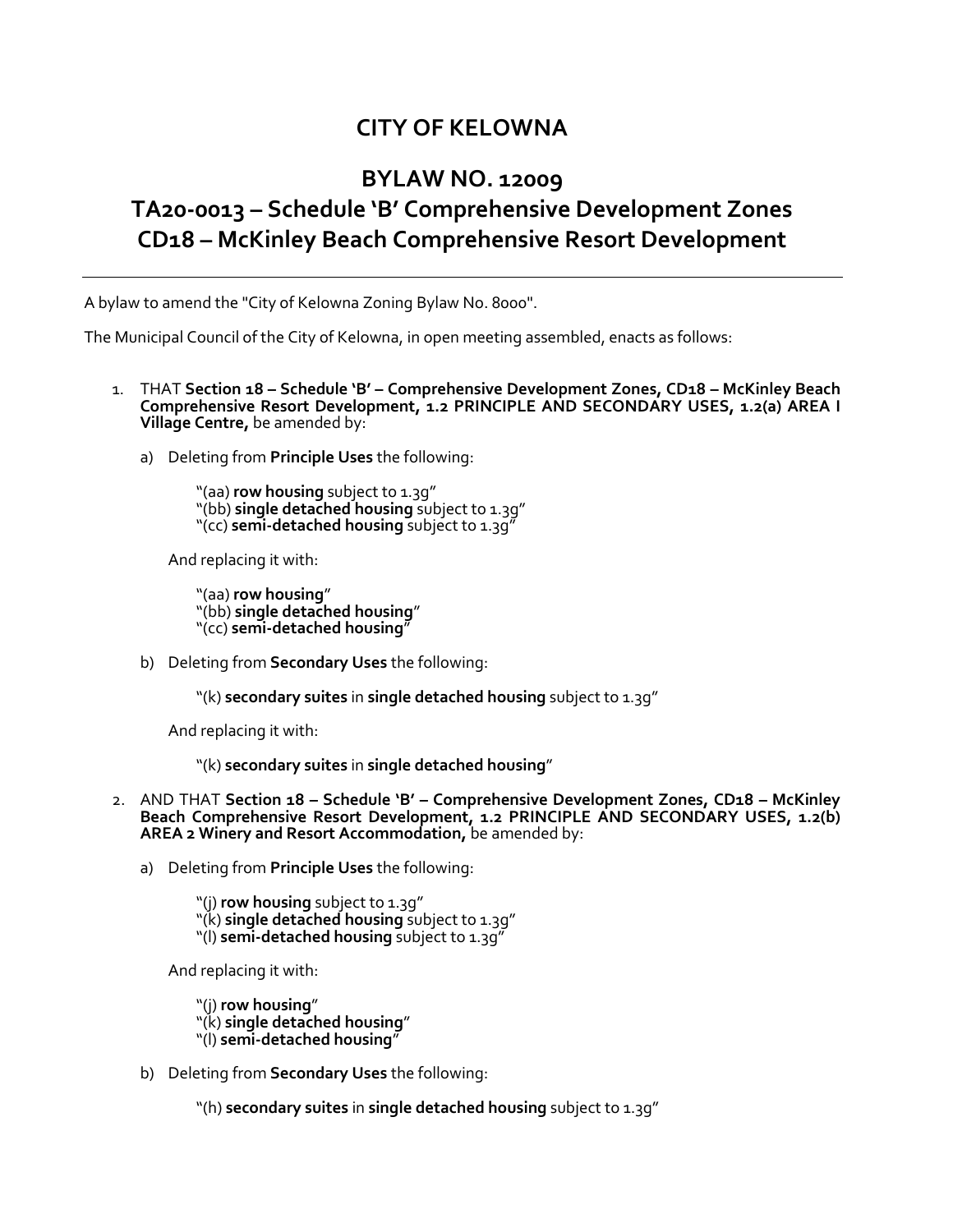And replacing it with:

"(h) **secondary suites** in **single detached housing**"

- 3. AND THAT **Section 18 – Schedule 'B' – Comprehensive Development Zones, CD18 – McKinley Beach Comprehensive Resort Development, 1.2 PRINCIPLE AND SECONDARY USES, 1.2(c) AREA III Hillside Resort Accomodation,** be amended by:
	- a) Deleting from **Principle Uses** the following:

"(e) **row housing** subject to 1.3g" "(f) single detached housing subject to 1.3g" "(g) **semi-detached housing** subject to 1.3g"

And replacing it with:

"(e) **row housing**" "(f) **single detached housing**" "(g) **semi-detached housing**"

b) Deleting from **Secondary Uses** the following:

"(d) **secondary suites** in **single detached housing** subject to 1.3g"

And replacing it with:

"(d) **secondary suites** in **single detached housing**"

- 4. AND THAT **Section 18 – Schedule 'B' – Comprehensive Development Zones, CD18 – McKinley Beach Comprehensive Resort Development, 1.2 PRINCIPLE AND SECONDARY USES, 1.2(d) AREA IV Waterfront Resort Accommodations,** be amended by:
	- a) Deleting from **Principle Uses** the following:

"(k) **row housing** subject to 1.3q" "(l) **single detached housing** subject to 1.3g" "(m) **semi-detached housing** subject to 1.3g"

And replacing it with:

"(k) **row housing**" "(l) **single detached housing**" "(m) **semi-detached housing**"

b) Deleting from **Secondary Uses** the following:

"(h) **secondary suites** in **single detached housing** subject to 1.3g"

And replacing it with:

"(d) **secondary suites** in **single detached housing**"